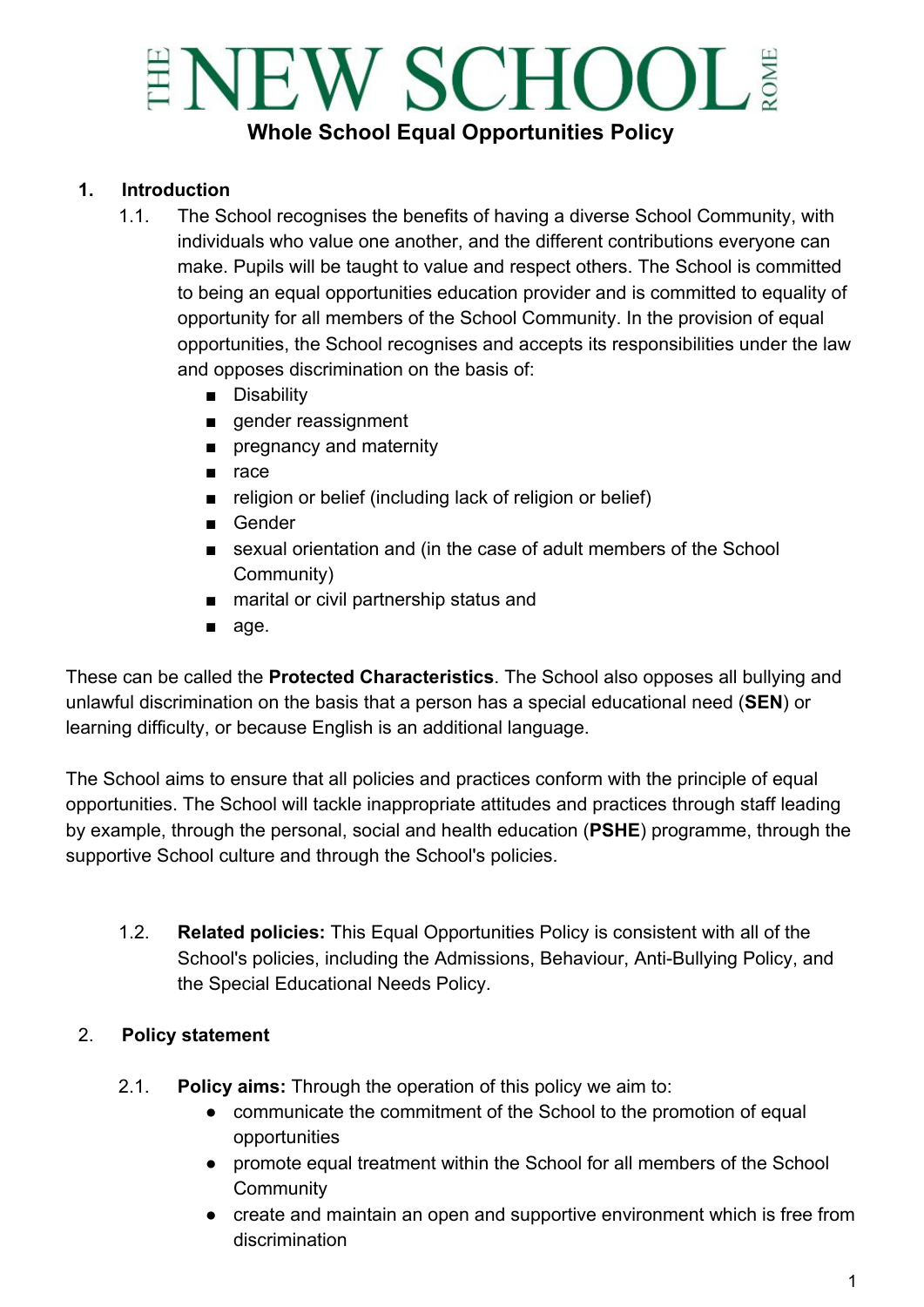- foster mutual tolerance and positive attitudes so that everyone can feel valued within the School
- be alert to the early signs of needs that could lead to later difficulties, and respond as appropriate
- remove or help to overcome barriers for pupils where they already exist
- ensure that there is no unlawful discrimination against any person on any ground listed above in paragraph 1.1
- make it clear that, and ensure, that all discriminatory words, behaviour and images are treated as unacceptable
- take reasonable steps to avoid putting disabled people at a substantial disadvantage (the 'reasonable adjustments' duty).

## 3. **Forms of discrimination**

- 3.1. **Types:** Discrimination may be direct or indirect, or arising from disability and it may occur intentionally or unintentionally.
- 3.2. **Direct discrimination:** Direct discrimination occurs when a person is treated less favourably than another person because of a protected characteristic as set out above. For example, rejecting an applicant of one race because it is considered they would not "fit in". This would be a decision based on grounds of their race and would be direct discrimination. Direct discrimination also occurs when a person is treated less favourably because of their association with another person who has a protected characteristic (other than pregnancy or maternity). For example, if a pupil is harassed or victimised because a sibling is disabled, this would be direct discrimination against that pupil.
- 3.3. **Indirect discrimination:** Indirect discrimination occurs where an individual is subject to an unjustified provision, criterion or practice which puts them at a particular disadvantage because of, for example, their sex or race. For example, a minimum height requirement would be likely to eliminate proportionately more women than men. If these criteria cannot be objectively justified for a reason unconnected with gender, they would be indirectly discriminatory on the grounds of gender.
- 3.4. **Discrimination arising from disability:** Discrimination arising from disability occurs when a disabled person is treated unfavourably because of something connected with their disability and the treatment cannot be shown to be a proportionate means of achieving a legitimate aim. For example, where a pupil with cerebral palsy who is a wheelchair user is told they will unable to attend a school trip because there is no wheelchair access available and other options are not investigated.

## **4. Admission**

4.1. **Applicants:** The School accepts applications from, and admits pupils irrespective of their gender, gender reassignment, race, disability, sexual orientation, pregnancy or maternity, religion or belief or special educational needs and will not discriminate on these grounds in the terms on which a place is offered, subject to section 6, below. The School will treat every application in a fair, open-minded way.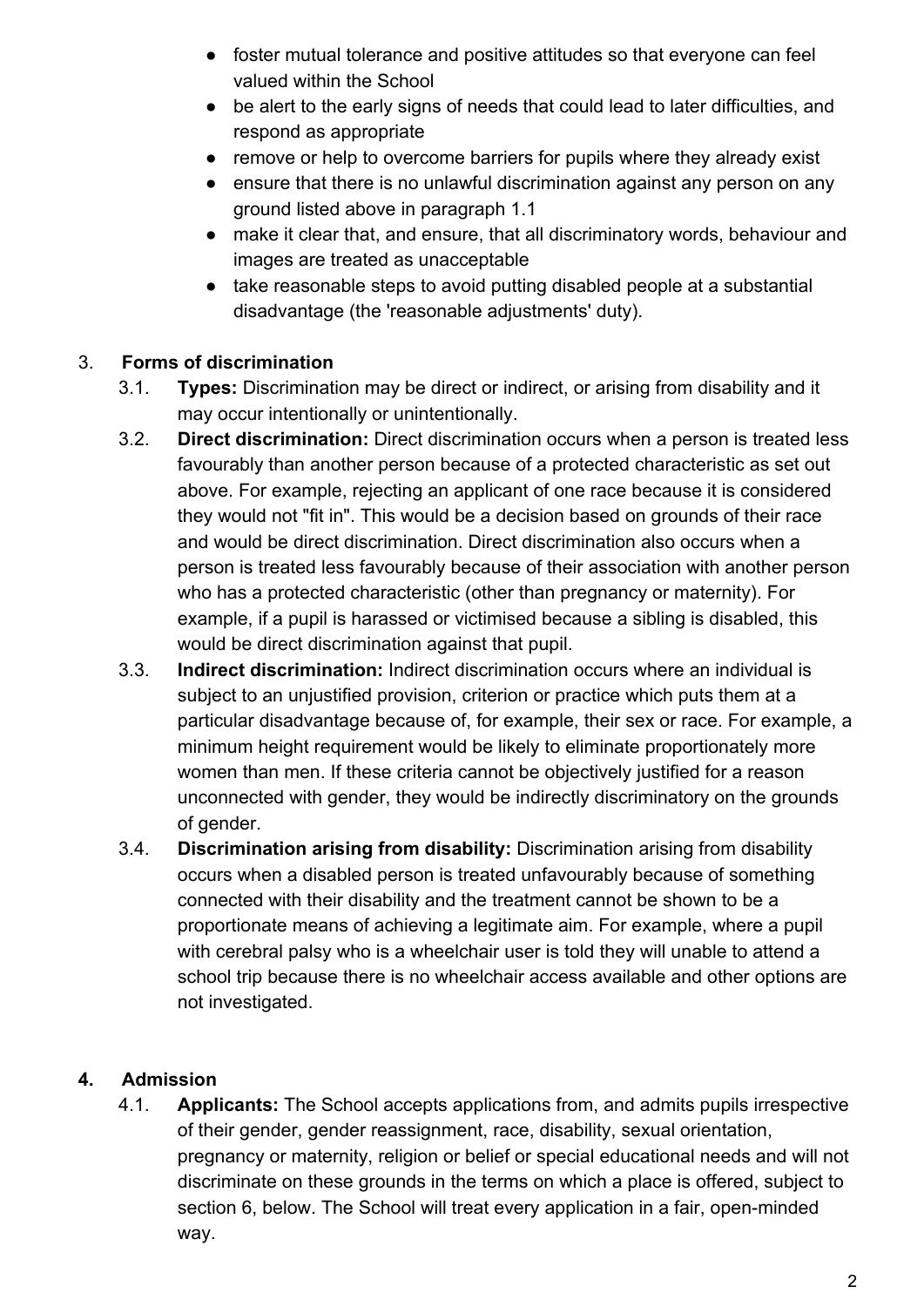- 4.2. **Selection:** Every application will be considered on its merits in keeping with the School's admissions policy, but this will not be done as a way of excluding pupils with a disability or special educational needs, subject to section 6 below.
- 4.3. **Admissions Policy:** The School's Admissions Policy reflects the School's approach towards equal opportunities and is consistent with this policy.

#### **5. Education and associated services**

- 5.1. **Equal access:** The School will afford all pupils equal access to all benefits, services, facilities, classes and subjects including all sports, irrespective of their gender, gender reassignment, race, disability, sexual orientation, pregnancy or maternity, religion or belief or special educational needs, subject to considerations of safety and welfare, paragraph 5.2 and section 6, below
- 5.2. **Positive action:** The School may afford pupils of a particular racial group, or pupils with a disability or special educational needs, access to additional education or training to meet the special needs of the pupils in that group, for example, special language training for groups whose first language is not English.
- 5.3. **Exclusions:** The School will not discriminate against any pupil by excluding him or her from the School, or by subjecting him or her to any other detriment, on the grounds of his or her gender, gender reassignment, race, disability, sexual orientation, pregnancy or maternity, religion or belief, or special educational needs, subject to section 6 of this Policy.
- 5.4. **Pupil interaction:** All pupils are encouraged to work and play freely with, and have respect for, all other pupils, irrespective of their gender, gender reassignment, race, disability, sexual orientation, religion, belief, pregnancy or maternity or special educational needs, subject to considerations of safety and welfare. Positive attitudes are fostered towards all groups in society through the curriculum and ethos of the School, and pupils will be encouraged to question assumptions and stereotypes. The School's PSHE curriculum encourages respect for other people, with particular regard to the Protected Characteristics.
- 5.5. **Bullying:** The School will not tolerate bullying or cyberbullying for any reason. Please refer to the School's Anti-bullying Policy which contains more details about the School's anti-bullying practices.

## **6. Disability and special educational needs**

6.1. **Our approach:** We are an inclusive School which welcomes members of the School Community with disabilities and special educational needs. We maintain and drive a positive culture towards inclusion of disabled people and those with special educational needs in all the activities of the School and we will not treat a member of the School Community less favourably on these grounds without justification.

At present, our facilities for the disabled are limited as the school buildings and grounds are in a 'zona paesaggistica' which places restrictions on modifications to the site and building. However, in line with Italian law, we will do all that is 'technically feasible' to ensure that the School's curriculum, ethos, culture, policies, procedures and premises are made accessible to everyone.

6.2. **Definitions:** Children have **Special Educational Needs** if they have a learning difficulty which calls for special educational provision to be made for them. A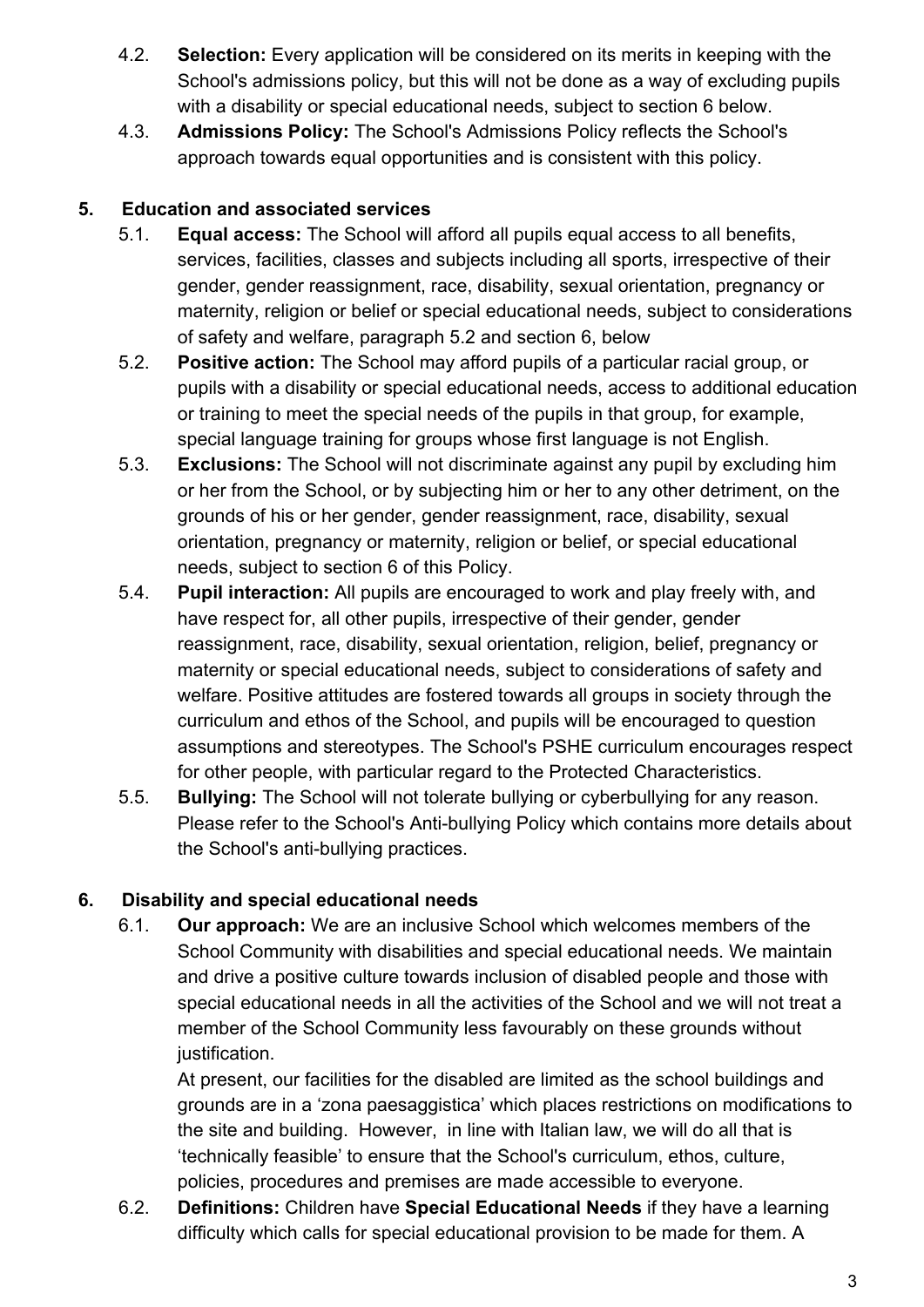disability is a physical or mental impairment which has a "substantial and long term adverse effect" on a person's ability to carry out normal day-to-day activity (Equality Act 2010).

- 6.3. **Technically feasible adjustments:** Under Italian law, the School has an on-going duty to make 'technically feasible adjustments' for disabled pupils and pupils with special educational needs in respect of the education and associated services provided to ensure that such pupils are not placed at a substantial disadvantage in comparison with other pupils. This is a broad expression that covers all aspects of school life, for example:
	- the curriculum
	- classroom organisation and timetabling
	- access to school facilities
	- clubs and visits
	- school sports and
	- school policies.

Technically feasible adjustments may typically include:

- making arrangements for a child in a wheelchair to attend an interview in an accessible ground floor room
- allowing extra time for a dyslexic child to complete an entrance exam providing examination papers in larger print for a child with a visual impairment
- rearranging the timetable to allow a pupil to attend a class in an accessible part of the building
- arranging a variety of accessible sports activities.

Owing to the restrictions placed on a 'zona paesaggistica' the School is not able to make adjustments which include:

> ● physical alterations such as the provision of a stair-lift or new ground floor facilities.

In making "technically feasible adjustments" the School is required to provide auxiliary aids and services for disabled pupils where to do so would be feasible. The School will carefully consider any proposals made by parents and will not unreasonably refuse any requests for such aids and services.

6.4. **Informing the School:** In accordance with the School's terms and conditions, parents of pupils must notify the Chairperson in writing if they are aware or suspect that the pupil (or prospective pupil) has a disability or if they (either parent), the pupil (or prospective pupil), or any close relations have at any time had, or has a learning difficulty. The registration form enables prospective parents to give details of their child's disability when applying for a place at the School. Parents must provide copies of all written reports and other relevant information upon request. Providing the School with such information will enable the School to support the pupil as much as possible. Confidential information of this kind will only be communicated on a "need to know" basis. The School will have due regard to any request made by a parent or pupil (who has sufficient understanding of the nature and effect of the request) to treat the nature or existence of the person's disability as confidential.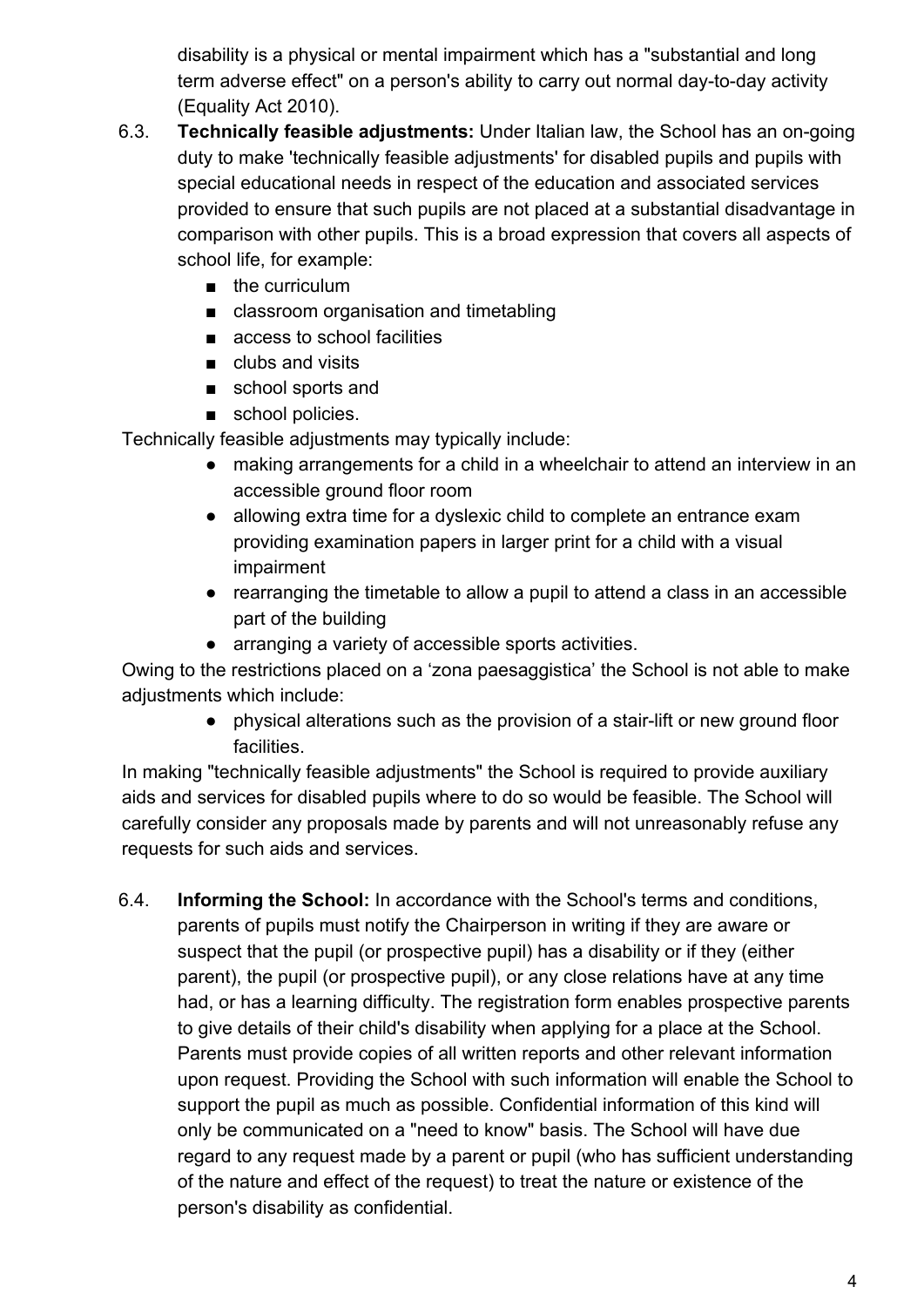- 6.5. **Admission of children with special educational needs and / or a disability:** Applications for a place at the School will be considered on the basis that technically feasible adjustments (see definition above) have been made by the School in order to cater for the child's special educational needs and / or disability. The School will not offer a place if, after all technically feasible adjustments have been made, the School will not be able to provide adequately for the pupil's physical and educational needs. The School shall inform the parents of their decision and give details of the technically feasible adjustments they are going to make or give reasons why an offer of a place has not been made.
- 6.6. **Existing pupils:** Where the School becomes aware of a disability or special educational need of an existing pupil, the School will do all that is technically feasible to assist the pupil whilst at the School, which may include making technically feasible adjustments. If in the professional judgement of the Chairperson, and after consultation with the parents and the pupil (where appropriate), the School cannot provide adequately for the pupil's physical and educational needs after all technically feasible adjustments have been made, parents will be asked to withdraw the pupil, without being charged fees in lieu of notice and with the acceptance deposit returned. The School will do what is reasonable to help parents to find an alternative placement which will provide their child with the necessary environment and level of teaching and support.
- 6.7. **Access:** The School will monitor the physical features of its premises to consider whether disabled users of the premises are placed at a substantial disadvantage compared to other users. Where possible and proportionate, the School will take steps to improve access for disabled users of the premises.
- 6.8. **SENCo:** The School's Special Educational Needs Co-ordinator (Learning Support Coordinator) is Fiona Pollard.

## **9. Pupils with Educational Psychology reports stating special needs or accomodations**

9.1. The School's Learning Support Policy includes details about the welfare and educational provision for students individual learning needs including those identified by formal evaluations.

#### **10. Pupils with English as an additional language**

10.1. Pupils with English as an Additional Language (**EAL**) will receive additional learning support if necessary. The School will consult with the pupil and the parents as appropriate. The School has appropriate welfare support for all such pupils through the supportive pastoral system.

## 11. **Provision for pupils with particular religious, dietary, language or cultural needs**

The School welcomes pupils from a wide range of backgrounds. Whilst every effort is made to accommodate particular religious dietary or cultural needs, this will be subject to the resources available at the time.

## **12. Responsibilities**